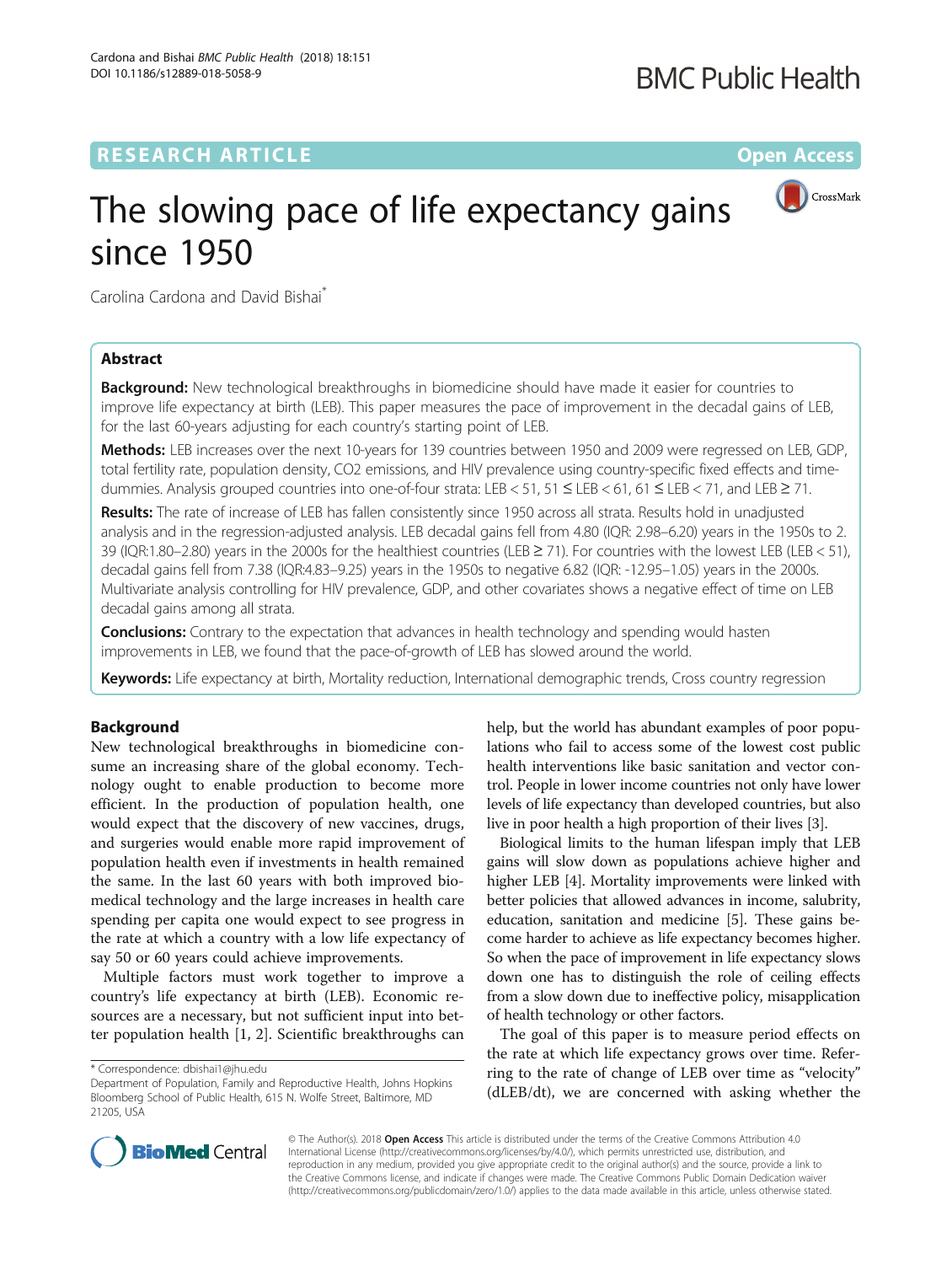last 60 years have seen acceleration  $(d^2LEB/dt^2 > 0)$  or deceleration ( $d^2$ LEB/dt<sup>2</sup> < 0). In the 60 year trajectory of any single country it is trivial to show that there is deceleration as life expectancy approaches its upper limits. The non-trivial question is whether a typical country with a life expectancy of 50 years in 2010 had better future health prospects than a typical country with a life expectancy of 50 years in 1950. By stratifying countries according to their starting life expectancy in each period from 1950 to 2010 we can quantify how much global changes in living standards and biomedical technology have made it easier or harder to improve life expectancy.

The objective of this paper is to assess the pace of improvement in LEB in the last 60 years within comparable strata of life expectancy from low LEB  $( $51$ )$  to high LEB  $(≥71)$ . The analysis will try to explain changes in the pace of life expectancy improvement over time for each stratum.

### Methods

To adjust for a country's starting point of LEB we divided countries into four strata according to their starting LEB: LEB < 51,  $51 \leq$  LEB < 61,  $61 \leq$  LEB < 71, and LEB  $\geq$  71. The analysis allowed each country to be reclassified into a new stratum whenever its life expectancy crossed a specific age cut, threshold. Over the 60 years most countries left a lower stratum to join a higher one. Many countries crossed 2–3 life expectancy strata, contributing country-years of observation in multiple strata. Table A-2-3 of the Additional file [1](#page-5-0) lists countries by strata using a representative year for each decade, and Tables A-2-4 through A-2-7 show summary statistics by strata.

## Data

We obtained data for a set of 173 countries on life expectancy at birth and a set of key socioeconomic factors over a 60-year period, 1950–2009, all from publicly available databases. LEB data were from the Institute for Health Metrics and Evaluation (IHME) [[6](#page-6-0)] for 1970– 2009. Prior to 1970 LEB data were from: Human Mortality Database (HMD) [\[7](#page-6-0)–[9\]](#page-6-0), World Population Prospects (WPP) [[10](#page-6-0), [11\]](#page-6-0), and Gapminder [[12\]](#page-6-0), see Table A-1-1 of the Additional file [1.](#page-5-0)

Socioeconomic factors identified in the literature as contributing to life expectancy improvement were: Population density and GDP per capita, as proxies for urbanization and economic growth; CO2 emissions, as a proxy for environmental quality. Total Fertility Rate (TFR) and HIV prevalence are included because of their known correlation with population health. Summary statistics of the total sample of countries are in Table [1](#page-2-0), stratified by decade.

Population Density (per square km) was retrieved from the United Nations Population Division [\[13](#page-6-0)]. Real GDP per capita is measured at 2005 constant prices, and was retrieved from Penn World Table of the University of Pennsylvania [[14](#page-6-0)].

Average CO2 emissions are measured in metric tons per person, and were retrieved from the Carbon Dioxide Information Analysis Center (CDIAC) [[15\]](#page-6-0). A country's level of carbon dioxide is a proxy of the greenness of an economy's production processes. CO2 is included in the model to control for confounding time trends in air pollution, which has a known negative effect on health.

TFR data for 160 countries were retrieved from the United Nations Population Division [\[16](#page-6-0)]. For the 13 remaining countries data were pulled from different sources, see Data Sources of the Additional file [1.](#page-5-0) Estimated HIV prevalence data were obtained from the Joint United Nations Programme on HIV/AIDS (UNAIDS) [[17\]](#page-6-0). The global HIV/AIDS pandemic had a high impact on the overall number of deaths worldwide. In some low income countries, an estimated of 1–4 years of life expectancy are lost due to HIV/AIDS in those older than 5 years [\[18\]](#page-6-0). For the years prior to 1970, it was assumed that HIV prevalence was virtually zero, since the disease was first acknowledged in 1981 [\[19\]](#page-6-0). Some countries lacked complete data on HIV between 1970 and 1989. For these countries, country-specific trends after 1990 were used to back-cast HIV rates into the prior period, see HIV Imputation – Table A-4-1 of the Additional file [1](#page-5-0).

# Statistical methods

LEB decadal gains was used as the dependent variable, defined as the difference between  $LEB_{t+10}$  and  $LEB_{t}$ . Analysis was performed separately within each LEB strata to confine comparisons of countries with roughly equivalent LEB starting points.

For the regression-adjusted analysis, a country fixed effects model was selected. This model controls for unobservable time-invariant features of each country [[20](#page-6-0), [21\]](#page-6-0). The final model included the following 6 covariates – motivated by theory, past evidence, and data availability: LEB, GDP per capita, population density, CO2 emissions, TFR, and HIV prevalence. The model also included time dummies for each decade from 1950 - 1959 to 2000–2009.

Each covariate was converted to a Z-score by centering it at its country-specific mean and dividing by its country-specific standard deviation. Z-scores make it possible to interpret effect sizes as the impact of a 1 SD change in a covariate on the decadal change in life expectancy for countries in each starting LEB stratum.

The equation of the fixed effects model for LEB decade gain is: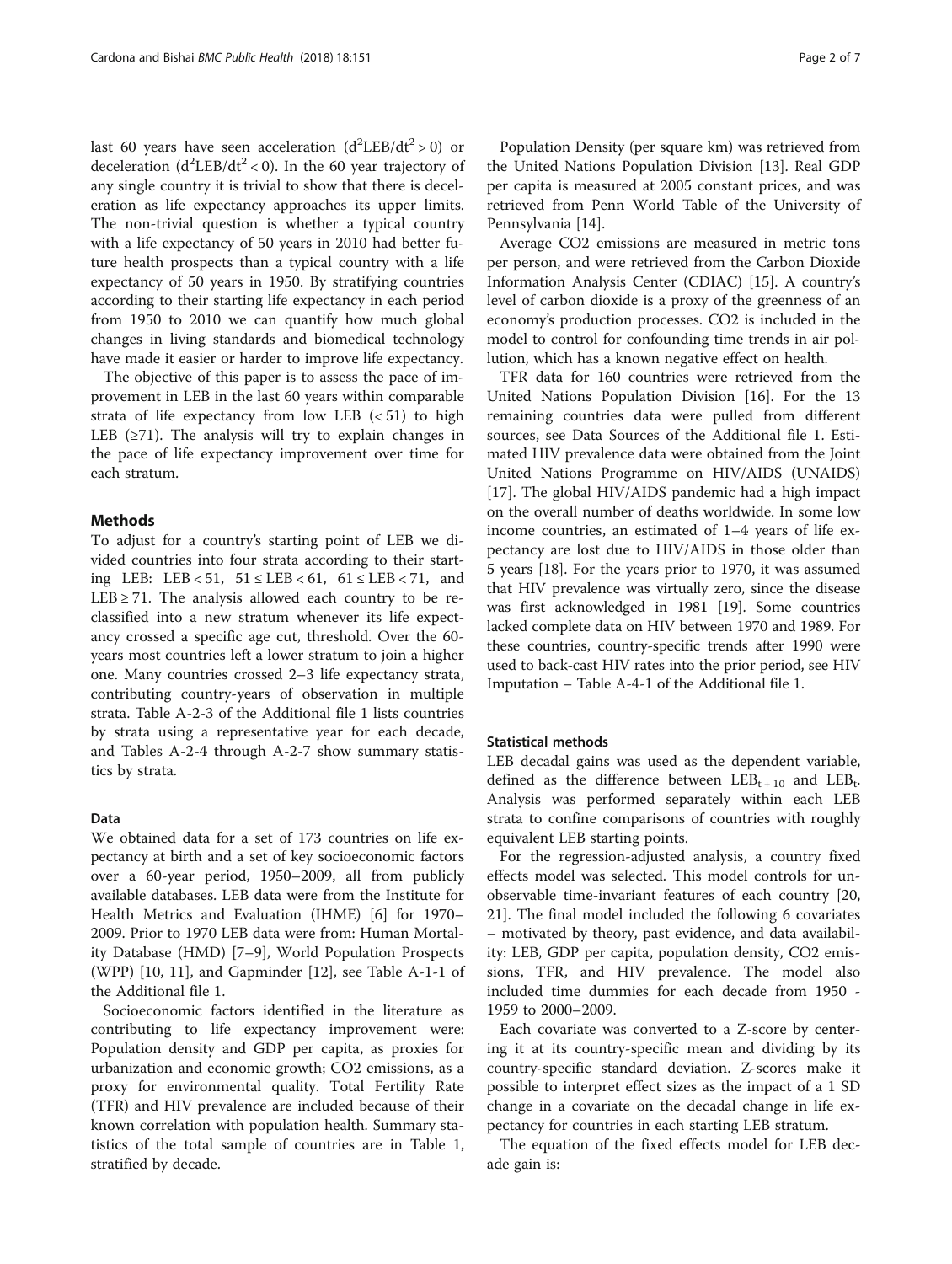<span id="page-2-0"></span>Table 1 Descriptive statistics by decade, total sample

| Variables                              | Decade 1950-1959 |      | Decade 1960-1969 |      | Decade 1970-1979 |      | Decade 1980-1989 |      | Decade 1990-1999 |      | Decade 2000-2009 |      |
|----------------------------------------|------------------|------|------------------|------|------------------|------|------------------|------|------------------|------|------------------|------|
|                                        | Mean (SD)        | Obs. | Mean (SD)        | Obs. | Mean (SD)        | Obs. | Mean (SD)        | Obs. | Mean (SD)        | Obs. | Mean (SD)        | Obs. |
| LEB decade gain                        | 9.68(7.18)       | 1390 | 4.8(2.21)        | 390  | 3.72 (2.69)      | 1390 | 3.02(2.31)       | 1390 | 1.48 (3.16)      | 1390 | 1.89 (3.67)      | 1390 |
| Life Expectancy at Birth               | 53.54 (11.13)    | 1390 | 58.34 (10.23)    | 390  | 62.06 (8.99)     | 1390 | 65.07 (8.53)     | 1390 | 66.55 (9.20)     | 1390 | 68.45 (9.58)     | 1390 |
| GDP per capita, 2005, PPP \$           | 5269 (4491)      | 569  | 5003 (5718)      | 968  | 6643 (7437)      | 1200 | 7912 (9160)      | 1207 | 9130 (11112)     | 1358 | 11.626 (14522)   | 1390 |
| Population density per km <sup>2</sup> | 72.37 (190.16)   | 1390 | 87.7 (251.94)    | 1390 | 102.36 (297.88)  | 1390 | 19.89 (354.34)   | 1390 | 141.5 (448.41)   | 1390 | 164.38 (556.94)  | 1390 |
| CO2 in tons per capita                 | 2.26(4.23)       | 991  | 3.17 (7.88)      | 148  | 4.46 (8.63)      | 1207 | 4.01(5.92)       | 1210 | 4.23(6.45)       | 1342 | 4.39(6.39)       | 1383 |
| Total Fertility Rate                   | 5.24 (1.76)      | 1390 | 5.2(1.89)        | 390  | 4.78 (2.06)      | 1390 | 4.28(2.06)       | 1390 | 3.62(1.88)       | 1390 | 3.11(1.70)       | 1390 |
| <b>HIV Prevalence</b>                  | 0(0.00)          | 1390 | 0(0.00)          | 390  | 0.26(0.76)       | 1390 | 0.87(2.05)       | 1390 | 1.53 (3.59)      | 1390 | 2.08(4.69)       | 1385 |

$$
E[\Delta LEB gains]_{it} = \alpha_i + \beta_1 LEB_t + \beta_2 X_{1\,it} + ... + \beta_k X_{k\,it} + \delta_1 D_1 + \delta_2 D_2 + \delta_3 D_3 + \delta_4 D_4 + \delta_5 D_5 + \varepsilon_{it}
$$
 (1)

Where  $\alpha_i$  represents the unknown intercept for each country indexed by "i";  $X_{k, it}$  represents a vector of k independent variables ( $k = 6$  factors), for i countries ( $i =$ 139 countries) in t times  $(t = 59 \text{ years})$ ;  $_1D_t$  represents binary time regressors for 5 decadal time-periods, with 1950–1959 excluded; and  $\varepsilon_{it}$  is the error term. Because each analysis is stratified to only include country-years of similar starting life expectancies, we would expect the benefits of accumulated biomedical technology over time to make the  $\delta$  terms get progressively larger such that  $\delta_5 > \delta_4 > \delta_3 > \delta_2 > \delta_1$ .

The main model includes 139 countries, because HIV prevalence data were missing for 34 countries. An additional model was specified omitting HIV prevalence, to ensure the results are not an artifact of a selective subsample, results are on Table A-2-9 of the Additional file [1.](#page-5-0) This model includes 173 countries, the lists of countries included in both analysis are provided on Table A-2-1 and A-2-2 of the Additional file [1.](#page-5-0)

### Results

When we compare countries at a similar starting point of LEB, we find that the pace of growth of LEB has slowed over the last 60 years for countries at all levels of starting LEB. Countries with the lowest LEB (LEB  $<$  51) had the greatest slowdown. Unadjusted results show that between the 1950s–2000s LEB decadal gains got smaller by approximately 14 years, from an average decade gain of 7.38 (SD 3.59) years in 1950–59 to an average decade loss of 6.82 (SD 6.64) years in 2000–09 (Fig. [1](#page-3-0)). For countries in the middle strata see Figure A-3-1 of the Additional file [1.](#page-5-0)

Regression-adjusted analysis also reconfirms that LEB decadal gains became progressively smaller over time (Table [2\)](#page-3-0). This effect is consistent for countries at all starting life expectancies, but the effect size is greater for countries with lower life expectancies, for which the model explains 55.1% of the variation. In the lowest

group, LEB decadal improvements in the 1960–69 decade were 4.171 (SE 0.473) years lower than in the 1950–59 decade ( $P < 0.001$ ), and in the 2000–09 decade were 8.491 (SE 0.982) years lower than in the 1950–59 decade  $(P < 0.001)$ . The deceleration of LEB growth among the group with the highest starting LEB was smaller, at 2.961 (SE 0.181) years gained per decade slower for the 1960s (P < 0.001) and 1.893 (SE 0.264) years gained per decade slower for the  $2000s$  ( $P < 0.001$ ), both compared to 1950s.

The effects of the factors used to explain improvement in LEB over time are shown in Table [2.](#page-3-0) As expected, income per capita had a positive effect. However, it is only statistically significant for countries with lower starting life expectancies,  $(P < 0.05)$ . A 1 SD increase in GDP per capita is associated with a 0.496 (SE 0.0940) and 0.129 (SE 0.0634) increase in LEB decadal gains in countries with LEB below 51 and countries with LEB between 51 and 61, respectively.

CO2 emissions had a significant negative effect among countries with greatest longevity. An increase of 1 SD (roughly eight tons) in per capita CO2 emissions reduces LEB decadal gains by 0.169 (SE 0.0295) years. Fertility had a positive statistically significant effect for countries of the highest stratum,  $(P < 0.01)$ . An increase of 1 SD (roughly 0.8) of TFR is associated with an increase of 0.287 (SE 0.0372) years in LEB decadal gains.

The HIV epidemic reduced LEB decadal gains in all countries, except those from stratum III. For example, a 1 SD increase in HIV prevalence had a reduction of 0.355 (SE 0.1470) years and 0.082 (SE 0.0400) years in LEB decadal gains among countries of the lowest stratum ( $P < 0.05$ ) and highest stratum ( $P < 0.05$ ), respectively.

When increasing the number of countries to 173 by omitting HIV prevalence as a control variable, a similar pattern of decelerating progress in LEB improvement was observed across all LEB strata, see Table A-2-9 of the Additional file [1.](#page-5-0)

# **Discussion**

Even though life expectancy increased year-by-year over the last 60 years, the gains became progressively smaller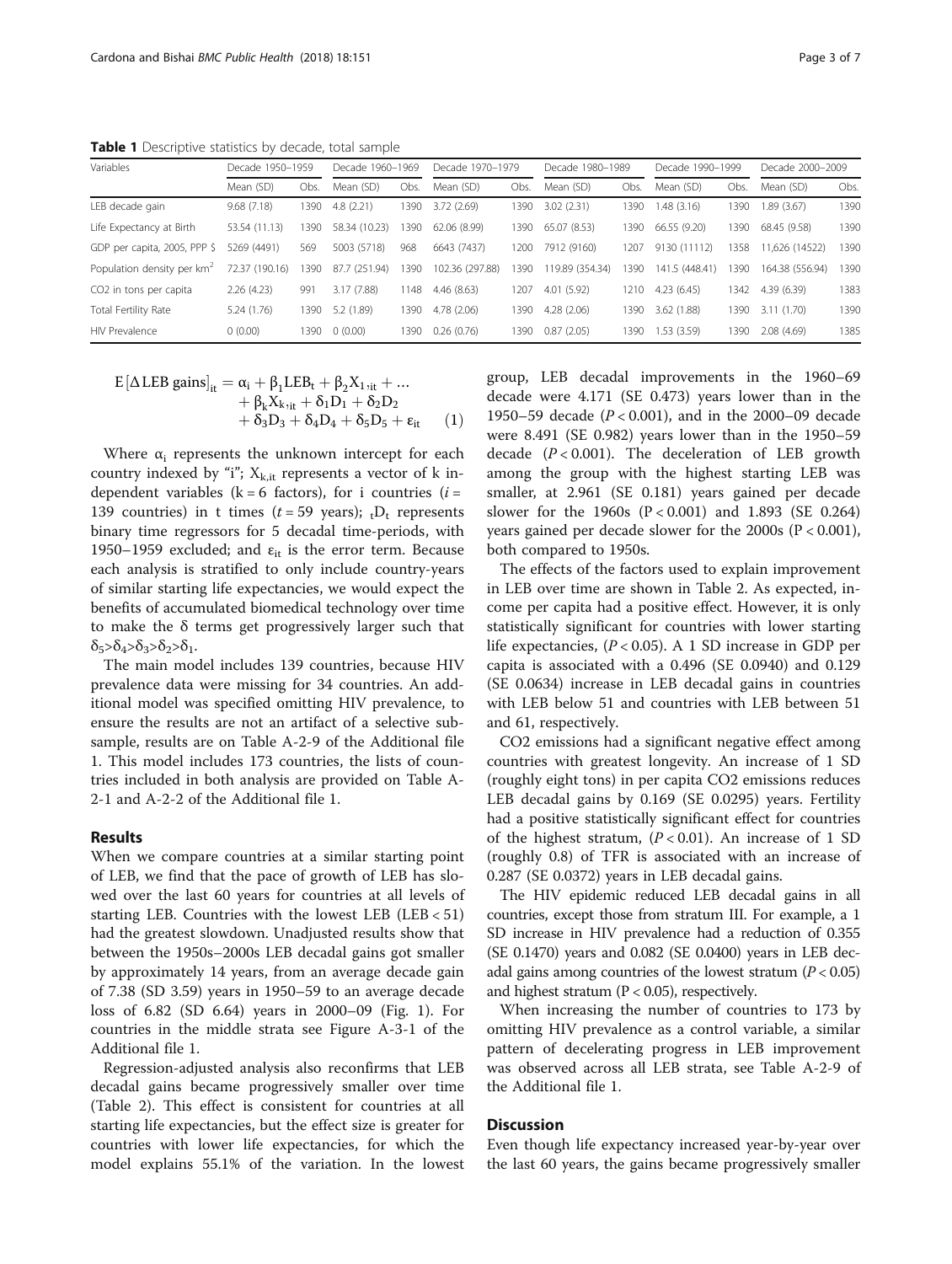<span id="page-3-0"></span>

regardless of whether countries are starting with LEB below 51 or above 71 or any value in between. The reason for poor performance by the 11 countries with LEB below 51 in the 2000s cannot be because they were close to a longevity ceiling. The biological limits of the human life span cannot be a factor when life expectancy at birth is less than 51.

There are some important limitations. Many well known social determinants of health are not available for most countries back to 1950 and analyzing mortality

at the level of a whole country has the disadvantage of not allowing any controls for individual level risk factors and experiences. But national level factors do affect national level mortality and are the reason population health indicators like LEB exist. Furthermore, aggregation of mortality to the level of a whole country allows fixed effects models to control for the time-invariant characteristics of a country and permits one to observe macroeconomic forces that affect the health of whole populations.

Table 2 The effects of LEB, income per capita, fertility, population density, CO2 emissions, HIV prevalence, and time on LEB decadal gains, 1950–2009, Fixed effects model

|                                        | LEB decade gains            |                                  |                                    |                                 |                      |  |  |  |  |
|----------------------------------------|-----------------------------|----------------------------------|------------------------------------|---------------------------------|----------------------|--|--|--|--|
|                                        | Lowest Stratum (LEB $<$ 51) | Stratum II (51 $\le$ LEB $<$ 61) | Stratum III (61 $\leq$ LEB $<$ 71) | Highest Stratum (LEB $\geq$ 71) | Total                |  |  |  |  |
| Decade 1960-69                         | $-4.171***$ (0.473)         | $-4.799***$ (0.597)              | $-4.467***$ (0.308)                | $-2.961***$ (0.181)             | $-5.539***$ (0.149)  |  |  |  |  |
| Decade 1970-79                         | $-6.385***$ (0.597)         | $-7.567***$ (0.644)              | $-5.657***$ (0.377)                | $-1.982***$ (0.183)             | $-7.449***$ (0.189)  |  |  |  |  |
| Decade 1980-89                         | $-8.062***$ (0.718)         | $-10.54***$ (0.687)              | $-6.439***$ (0.450)                | $-1.693***$ (0.194)             | $-9.055***$ (0.238)  |  |  |  |  |
| Decade 1990-99                         | $-11.79***$ (0.788)         | $-12.31***$ (0.735)              | $-7.633***$ (0.504)                | $-1.918***$ (0.220)             | $-10.34***$ (0.292)  |  |  |  |  |
| Decade 2000-09                         | $-8.491***$ (0.982)         | $-11.42***$ (0.803)              | $-7.283***$ (0.585)                | $-1.893***$ (0.264)             | $-10.01***$ (0.352)  |  |  |  |  |
| Life Expectancy at Birth               | $2.004***$ (0.132)          | $1.559***$ (0.0812)              | $0.710***$ (0.0903)                | $0.608***$ (0.0693)             | $3.529***$ (0.0753)  |  |  |  |  |
| GDP per capita, 2005, PPP \$           | $0.496***$ (0.0940)         | $0.129**$ (0.0634)               | $0.130*$ (0.0788)                  | $-0.0311(0.0587)$               | $-0.0520(0.0439)$    |  |  |  |  |
| Population density per km <sup>2</sup> | $-0.502**$ (0.195)          | $-0.553***$ (0.183)              | $-0.882***$ (0.0935)               | $-0.584***$ (0.0492)            | $-1.496***$ (0.100)  |  |  |  |  |
| CO2 in tons per capita                 | 0.0341(0.110)               | $-0.0484(0.0633)$                | $-0.00566$ (0.0706)                | $-0.169***$ (0.0295)            | $-0.175***$ (0.0415) |  |  |  |  |
| <b>Total Fertility Rate</b>            | $-0.0836(0.107)$            | $-0.0781(0.110)$                 | 0.107(0.0893)                      | $0.287***$ (0.0372)             | $-0.0918*$ (0.0548)  |  |  |  |  |
| <b>HIV Prevalence</b>                  | $-0.355***$ (0.147)         | $-0.484***$ (0.0910)             | $-0.00773(0.0747)$                 | $-0.0821**$ (0.0400)            | $-0.427***$ (0.0612) |  |  |  |  |
| Constant                               | $8.956***$ (0.543)          | $12.95***$ (0.673)               | $9.408***$ (0.404)                 | $4.245***$ (0.204)              | $10.93***$ (0.233)   |  |  |  |  |
| Observations                           | 685                         | 1460                             | 1597                               | 1908                            | 6533                 |  |  |  |  |
| R-squared                              | 0.551                       | 0.552                            | 0.337                              | 0.321                           | 0.478                |  |  |  |  |
| Nro. of countries                      | 34                          | 63                               | 81                                 | 63                              | 139                  |  |  |  |  |
| Country Fixed Effects                  | Yes                         | Yes                              | Yes                                | Yes                             | Yes                  |  |  |  |  |

Standard errors in parentheses

\*\*\* $p < 0.01$ , \*\* $p < 0.05$ , \* $p < 0.1$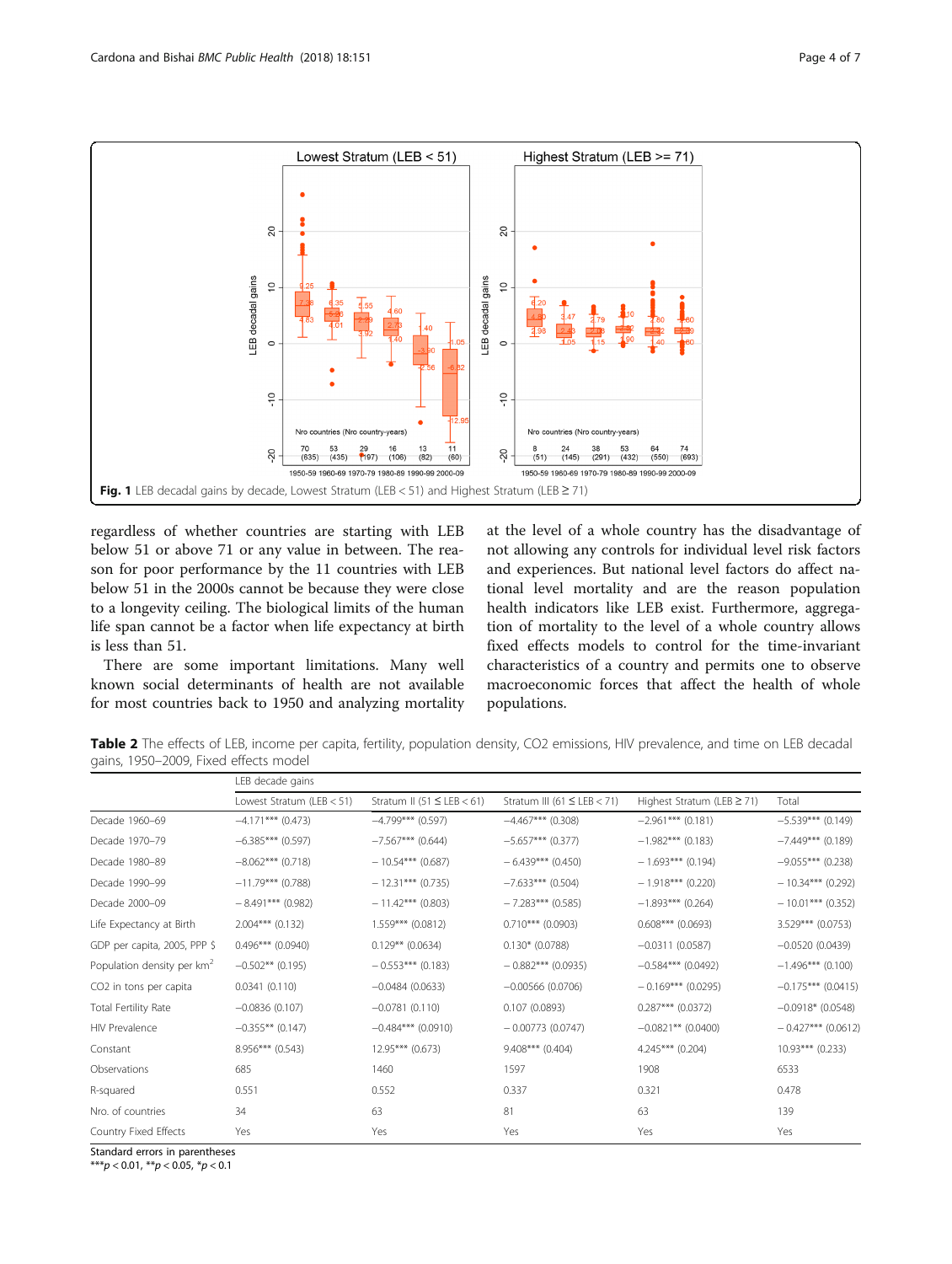Our analysis spanned a period that included multiple scientific breakthroughs spreading new antibiotics, vaccines, and surgeries, as well as better treatments for AIDS, malaria, and TB, around the world. This period also included a substantial expansion of health care systems of nearly every country bringing dispensaries, clinics, and hospitals, as well as financial protection mechanisms. Thus, it is surprising that the analysis showed no evidence that time trends in LEB decadal gains improved over time regardless of starting life expectancy.

We can think of four potential explanations for this paradox. First, it is possible that pre-1970 data on life expectancy from HMD and WPP embody systematic assumptions differing from post-1970 data from IHME. Second, despite the inclusion of statistical controls for HIV prevalence, the HIV/AIDS era may have brought harmful spillover effects putting a brake on health improvements. Third, it is possible that the set of low life expectancy countries in 1950 differs systematically from the set of low life expectancy countries in 2000. Fourth, it is possible that the 1950s embodied an approach to population health different from the approaches used more recently.

### Data

It is possible to be misled by appending demographic data from different sources. Life expectancy estimates are inherently based on models, and the underlying agespecific mortality rates can be extensively modeled by demographers who are attempting to achieve best estimates consistent with all the evidence at hand. If the pre-1970 data came from models that overestimated life expectancy relative to the post-1970 source, our analysis should have found a step-off point only at 1970.

To assure that declining life expectancy is not simply the result of appending multiple databases, we repeated the analysis for 1970 onwards, using only IHME as source and continued to find statistically significant evidence of a slowdown in the pace of LEB gains, see Table A-2-8 of the Additional file [1.](#page-5-0) Thus, the effects are not solely due to the merging of life expectancy data from multiple sources.

# HIV/aids

It is possible that spillover effects from HIV impeded progress in improving health, even though our model controlled for HIV prevalence. It is also possible that HIV effects spill over to other decades and could have lagged effects for years into the future. This explanation is most relevant from 1990 onwards, and among countries from the lowest strata of starting LEB. From the 1980's onward there was a slight improvement in HIV prevalence only among countries with a life expectancy between 61 and 71, decreasing from 0.86 (SD 2.45) in the 1980's to 0.78 (SD 1.99) in the 2000's. Countries with lowest LEB  $(LEB < 51)$  were the most affected by HIV, increasing their prevalence from 1.88 (SD 2.39) in the 1980's to 17.03 (SD 7.83) in the 2000's.

However, our analysis showed slowdowns in places and periods where HIV/AIDS was not prevalent enough to be a plausible explanation of LEB slowing pace. Additional file [1](#page-5-0) Table A-2-10 confirms LEB growth deceleration since 1950 across regions where HIV prevalence was lower than Africa's. We see evidence of decelerating rates of LEB growth in East Asia and Pacific, Europe and Central Asia, Latin America and the Caribbean, and Middle East and North Africa. Furthermore, LEB growth deceleration was occurring before and during the 1980s prior to the start of the HIV/AIDS era. Hence HIV may have contributed to slowing progress in LEB growth, but it cannot be the sole cause.

#### Changed mix of countries

Stratification controls for LEB level in each country, and the fixed effects model can control for idiosyncratic features of every single country over time. However, our methods cannot adjust for unobservable features characterizing the shifting composition of countries within each grouping over time. For example, in the lowest group there are 635 country-years of observations on 70 countries (like Mali, Burkina Faso, and India) in the 1950s, and 60 country-years of observations on 11 countries (like Zimbabwe, Swaziland, and Lesotho) in the 2000s. It is plausible that the former larger set of countries in the 1950–59 is mainly composed of countries striving for better health, whereas the latter smaller set of countries that remain in the lowest group in 2000–09 include a higher proportion of fragile-states [[22](#page-6-0)]. Fragile states have unique challenges to their health care systems, not only because of an increased burden of disease, but also because they have fragile governance and political conflicts, along with scarcity of health care workforce, and financial limitations.

While the shifting composition hypothesis is a compelling explanation for the declines in decadal life expectancy gains for the lowest stratum, it is somewhat less compelling for the highest stratum of life expectancy. Whereas the set of exceptional 12 countries achieving life expectancy above 70 by 1950–1959 would be enriched by high performers, all the 79 countries registering life expectancy above 70 in 2000–2009 would also have had to learn to strive to achieve higher life expectancies.

Explaining a declining pace of life expectancy gains around the world as reflecting a decline in the eagerness of societies and governments to improve population health should provoke critical reflection. Societies have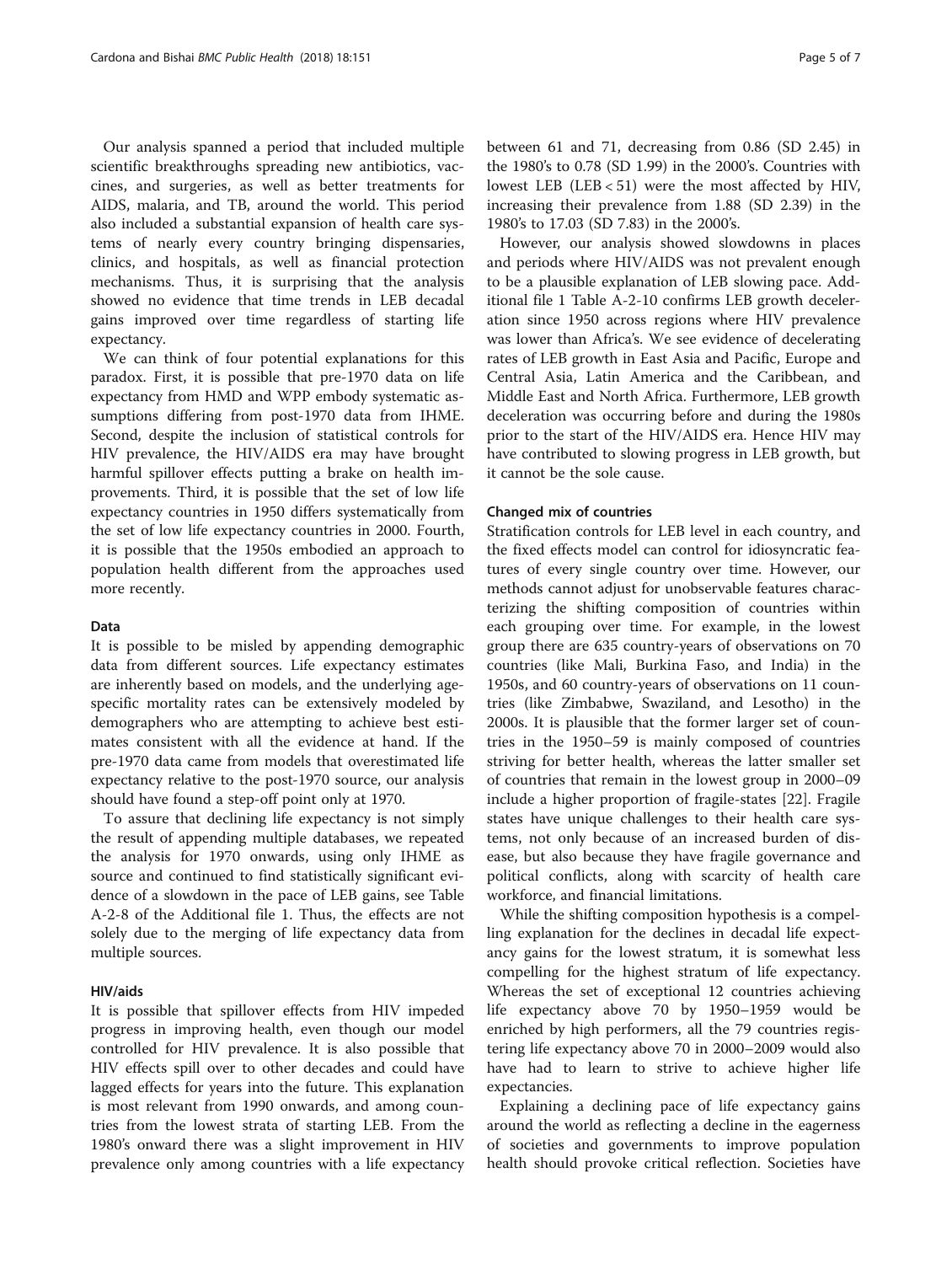<span id="page-5-0"></span>shown great enthusiasm for signing declarations like the Millennium Development Goals and Sustainable Development Goals. Countries around the world have also shown a manifest willingness to increase governmental expenditure on delivering health personal services. They have had access to the very best policy advice on how to expand universal health service coverage to guarantee access to medical care for vulnerable groups. If the declining pace of progress indeed reflects a decline in political will among the least healthy countries, then the policy community is remiss in failing to harness any of the existing enthusiasm for higher government health spending into investments that will maintain historical rates of progress in the growth of life expectancy.

# Changed approach to population health

The final explanation is admittedly speculative, and would hold there has been a fundamental shift since the mid-twentieth century in the basic approach to improving population health in every country.

Infectious disease mortality reduced dramatically in high-income countries between 1880 and 1950, achieved as a result of what some call the "golden age of public health" [[23](#page-6-0), [24\]](#page-6-0). Improvements in housing, diet, the safety and quality of water, air, and food mediated by public health proponents were fundamental to these early twentieth century gains [\[25\]](#page-6-0).

In the 1950s countries around the world began to have access to penicillin and other antibiotics. Following 1950, most countries prioritized efforts to scale-up health care services supply and life-saving medical treatments and vaccines. Following World War II, former colonies and less developed countries were challenged to simultaneously produce an effective public health workforce while meeting the mandate to introduce life-saving biomedical services.

In summary, a possible explanation for the slowdown in health progress is half a century of shifting emphasis away from covering populations with public health infrastructure to keep populations healthy and towards delivering clinical services to cure the sick. Unfortunately, the ideal evidence to test this conjecture would require data on each country's expenditure on non-clinical public health related activities, and very few countries have this data [[26](#page-6-0)]. The recent outbreaks of Ebola and Zika virus, and recurrent calls to strengthen public health, reflect a growing recognition of the unfinished agenda in building public health infrastructure around the world [\[27](#page-6-0), [28\]](#page-6-0).

## Conclusions

The pace of gains in life expectancy has slowed around the world since 1950, regardless of a country's starting life expectancy level. The slowdown preceded the HIV/AIDS era and extends to regions that have not had high HIV/

AIDS prevalence. Because government health spending has grown around the world, the slowdown cannot be due to a slowdown in health spending. Hence, restoring historical levels of LEB decadal growth is unlikely to be achieved by further increasing health spending along its current patterns. The slowdown coincided with an unprecedented growth in the discovery of life-saving biomedical technologies, so reversing the slowdown is unlikely to occur through expanded biomedical research. There are ample opportunities to restore a policy emphasis on public health approaches that worked well 60-years ago, when the world was poorer and sicker.

### Additional file

[Additional file 1](dx.doi.org/10.1186/s12889-018-5058-9) Table A-1-1. LEB sources, by country and year. Table A-2-1. List of countries included in the analysis, when HIV is not included as a control variable. Table A-2-2. List of countries included in the analysis, when HIV is included as a control variable. Table A-2-3. List of countries by strata using a representative year for each decade, during the analysis countries were re-stratified to each LEB stratum every single year. Table A-2-4. Summary statistics, Lowest Stratum (LEB < 51). Table A-2-5. Summary statistics, Stratum II (51 ≤ LEB < 61). Table A-2-6. Summary statistics, Stratum III (61 ≤ LEB < 71). Table A-2-7. Summary statistics, Highest Stratum (LEB  $\geq$  71). Table A-2-8. F-tests of equality between decadal dummies parameters, 1960–69 against 2000–09 and 1980–89 against 2000–09. Table A-2-9. The effects of LEB, income per capita, fertility, population density, CO2 emissions, and time on LEB decadal gains, 1950–2009, Fixed effects model. Table A-2-10. LEB decade gains, by region, decade and LEB strata. Table A-4-1. Countries with HIV imputed values, FE regression (imputation A) and constant prevalence (imputation B). Figure A-3-1. LEB decadal gains by decade, Stratum II (51 ≤ LEB < 61) and Stratum III (61 ≤ LEB < 71). Figure A-3-2. LEB decadal gains distribution by strata, comparison between decades (PDF 1890 kb)

#### Abbreviations

AIDS: Acquired immunodeficiency syndrome; CDIAC: Carbon dioxide information analysis center; CO2: Carbon dioxide; GDP: Gross domestic product; HIV: Human immunodeficiency virus; HMD: Human mortality database; IHME: Institute for health metrics and evaluation; IQR: Inter-quartile range; LEB: Life expectancy at birth; SE: Standard error; TFR: Total fertility rate; UN: United Nations; UNAIDS: Joint united nations programme on HIV and AIDS; WPP: World population prospects

#### Acknowledgements

Helpful comments from Li Liu, PhD (Johns Hopkins Bloomberg School of Public Health, Baltimore, Maryland) and Govind Persad, PhD (Johns Hopkins Bloomberg School of Public Health, Baltimore, Maryland) were much appreciated. We also thank Gabriela Mizrahi-Arnaud, BA, for her help on data collection.

#### Funding

Research support is gratefully acknowledged from Future Health Systems, (Grant No. PO 5683) a research policy consortium funded by the Department for International Development (DFID). The funders had no role in the analysis or decision to submit the research to publication.

#### Availability of data and materials

All data analyzed during this study is available in the following link [http://](http://tinyurl.com/lh4ylye) [tinyurl.com/lh4ylye](http://tinyurl.com/lh4ylye)

#### Authors' contributions

CC collected and cleaned data, conducted analyses, wrote first draft of the manuscript, and edited it. DB conceived the idea for this work, obtained funding, conceptualized the study methods, reviewed analyses and helped edit the manuscript. All authors reviewed and provided substantial input to